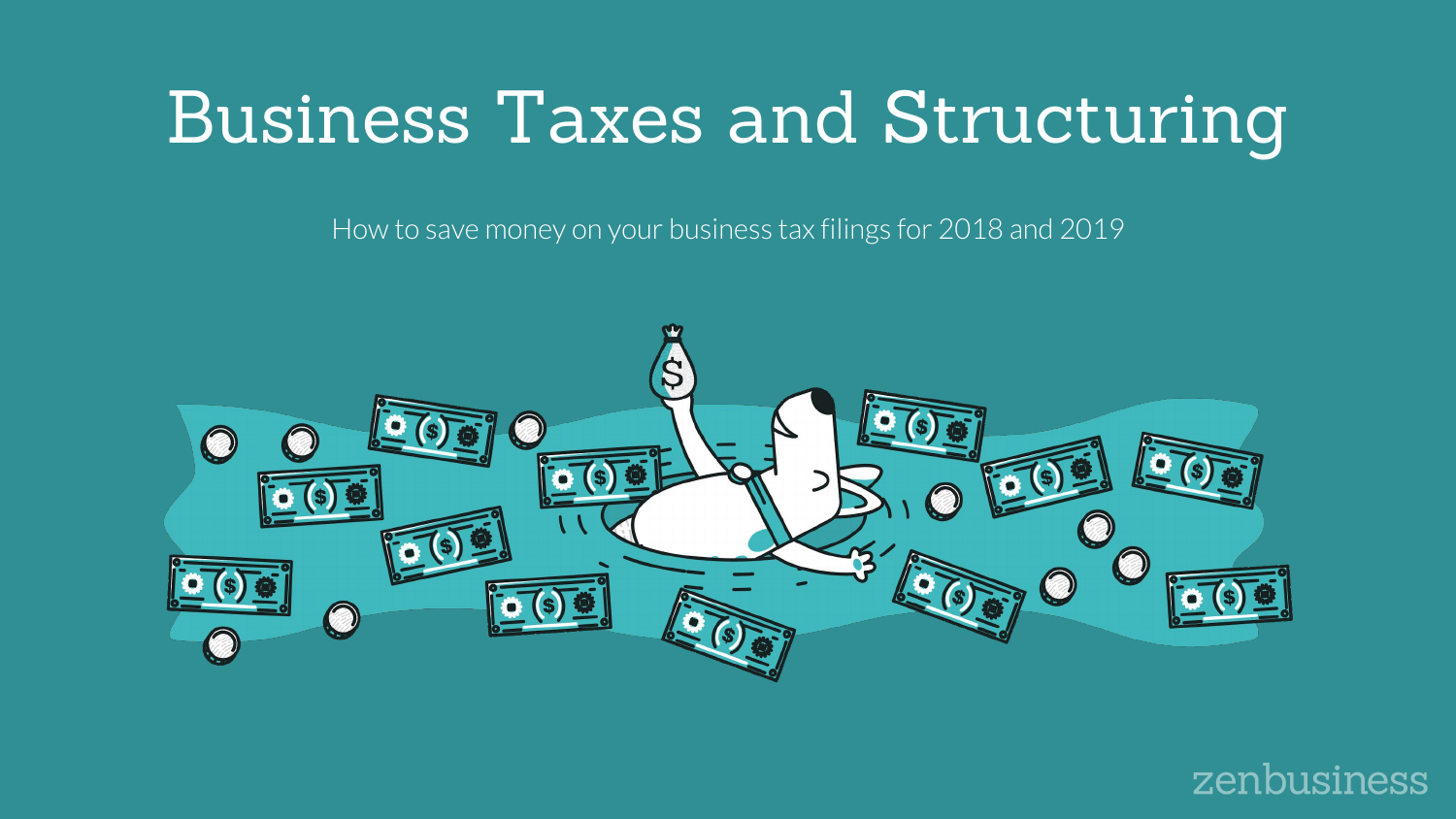## Corporate Conversions



#### **Advantages**

- 21% Flat Tax
- Multiple Classes of Stock
- Can have both foreign and company owners
- No salary requirements
- Beneficial for higher income earners \$150k for single and \$300k for MFJ

### **Disadvantages**

- 15% dividend tax for owners with taxable income above app. \$40k for single and \$80k for MFJ
- Corp Tax Rate plus Div could = 36-41%



### Advantages

- No Self-Employment Tax
- No tax on distributions
- Eligible for Section 199A Deduction



**(Taxed as Sole Proprietor or Partnership)**

#### **Advantages**

- Flexible
- No salary requirement
- Eligible for Section 199A Deduction
- Can have both foreign and company owners

### **Disadvantages**

- Shareholders cannot be foreigners or companies
- Reasonable Salary Required
- Minutes of Meetings
- One Class of Stock
- Not advantageous for higher income earners

### **Disadvantages**

- Self Employment Tax of 15.3%
- Not advantageous for higher income earners

## zenbusiness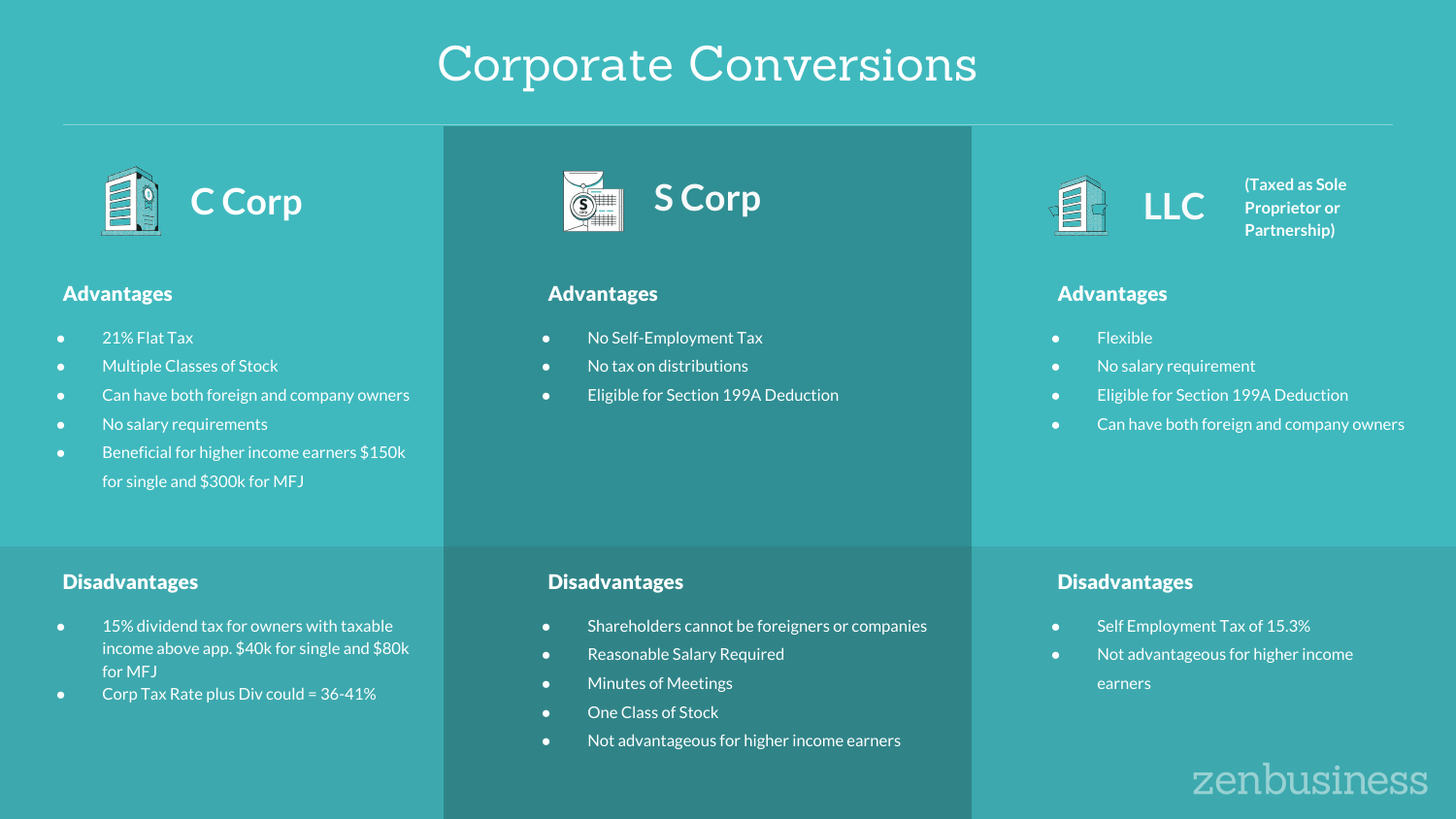## Section 199a Deduction

#### 20% Qualified Business Deduction (QBI Deduction)  $(s)$

- Qualified Trade or Service
- Pass Through Entity Qualifier
- Example: Net Profit (Ordinary Income) after Expenses \$200,000… QBID: \$40,000

#### Qualified Trade or Service  $(s)$

- Specified Trade or Service other than fields including health, law, accounting, engineering, performing arts, consulting, athletics, financial services and investment management.
- Also employees are not able to claim the deduction

## Pass Through Entity

- S Corp
- LLC taxed as a Sole Proprietor or Partnership



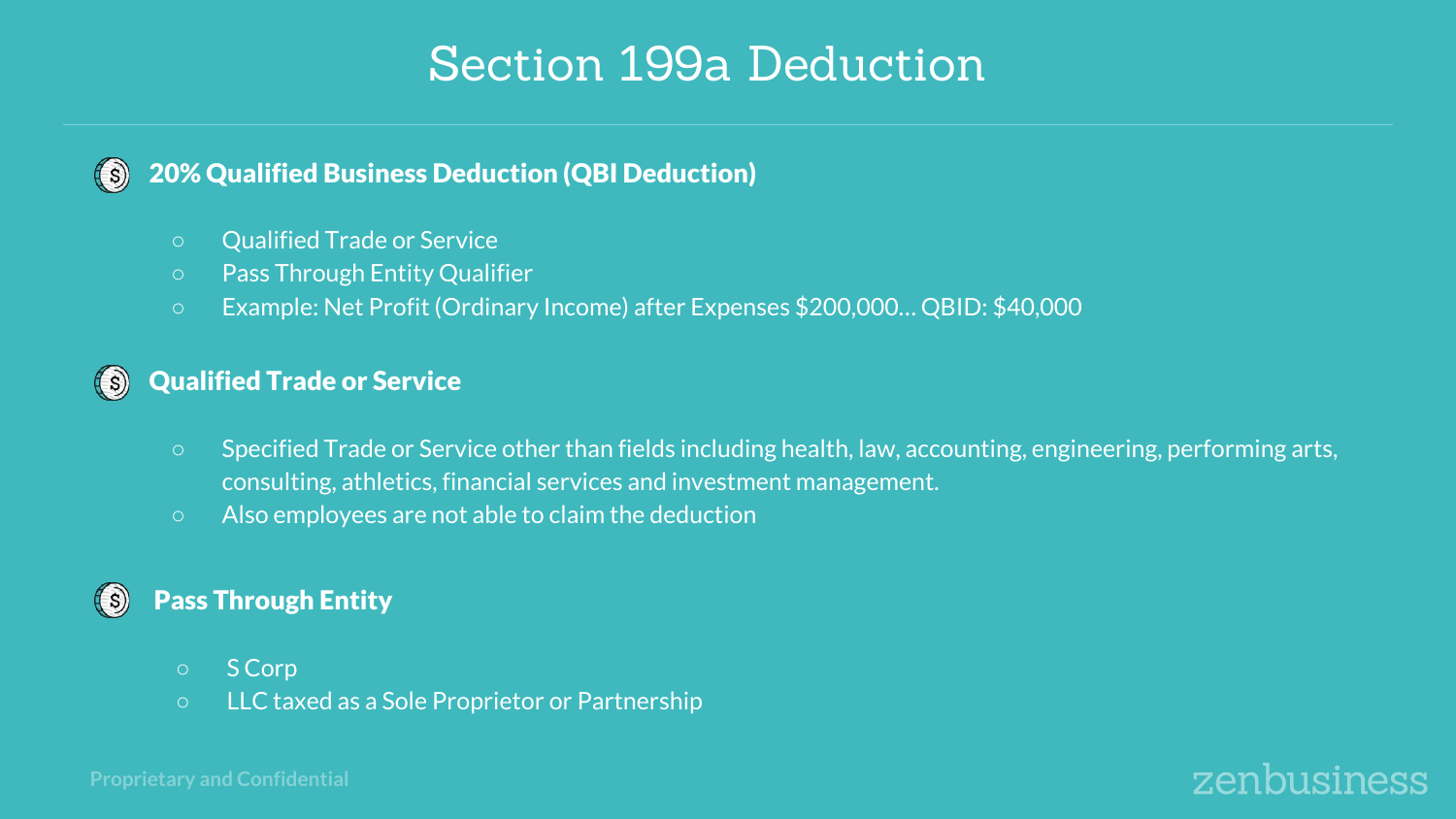## Section 199a Deduction

## **The deduction is eliminated as follows:**

- Single Taxpayer with taxable income exceeding \$207,500
- Married Filing Joint with taxable income exceeding \$415,000

## **Limitations Complexities**

- Although this is a very favorable deduction for most small business owners, it is very complex and still has not been passed by the IRS.
- It was established for 2018
- Us accountants do not know if this will remain a deduction in the future, but hope it gets cleared up as it is a huge benefit.

## zenbusiness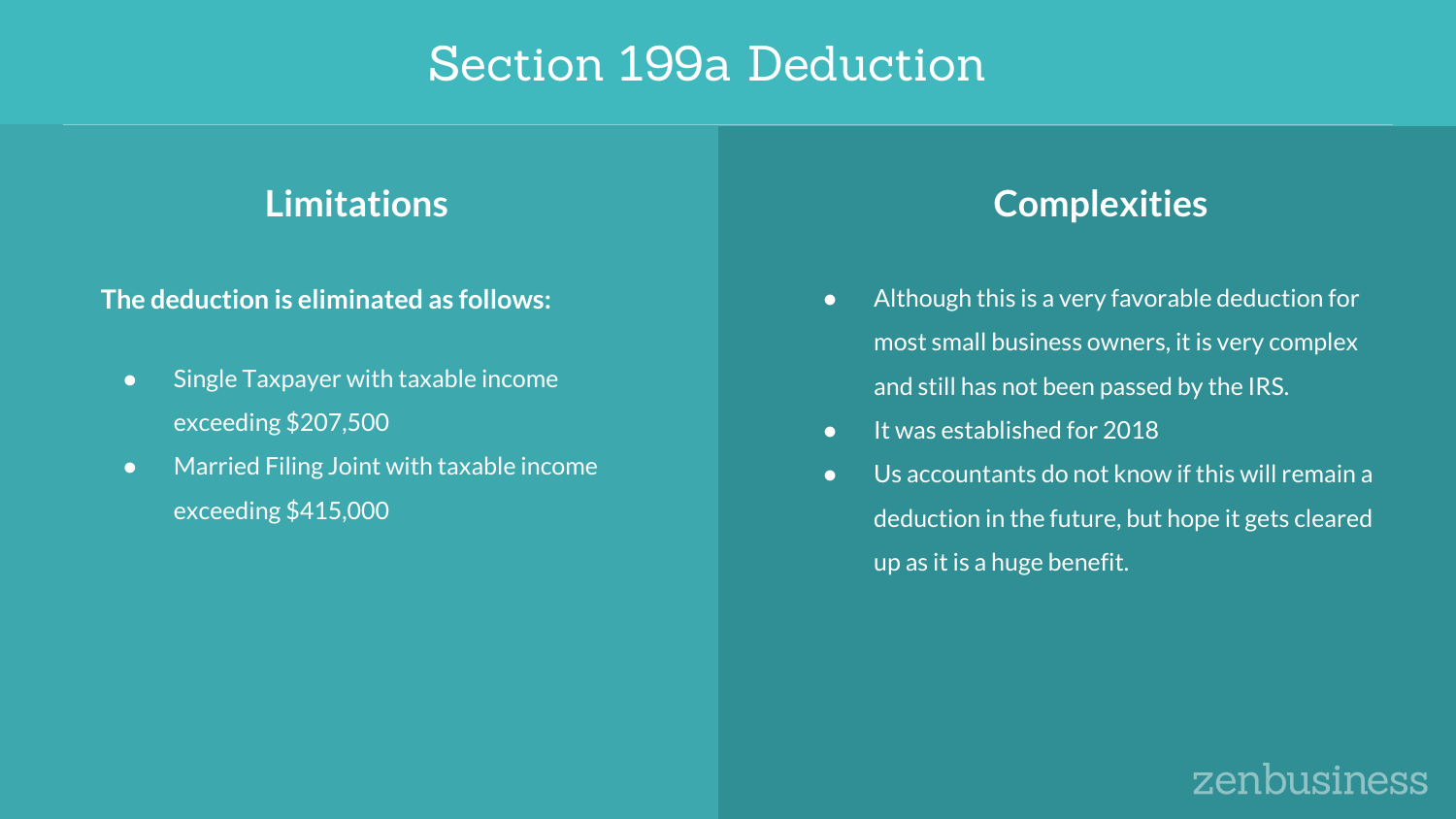

| <b>Type</b>                       | <b>Jan 31</b>                                  | Feb <sub>28</sub>             | <b>March 15</b>                              | <b>April 15</b>                                                  |
|-----------------------------------|------------------------------------------------|-------------------------------|----------------------------------------------|------------------------------------------------------------------|
| 1040<br>Income Tax                |                                                |                               |                                              | Deadline to File Personal Tax<br><b>Return or File Extension</b> |
| Miscellaneous<br><b>Deadlines</b> | Deadline for 1099s to<br><b>Subcontractors</b> | Deadline to File 1099s to IRS |                                              | Deadline to file Q1 Estimated<br><b>Tax</b>                      |
| S Corp                            |                                                |                               | Deadline to File or File<br><b>Extension</b> |                                                                  |
| C Corp                            |                                                |                               |                                              | Deadline to File or File<br><b>Extension</b>                     |
| Partnership                       |                                                |                               | Deadline to File or File<br>Extension        |                                                                  |
| Other                             |                                                |                               |                                              | Last Day to make a 2018 IRA<br>Contribution                      |

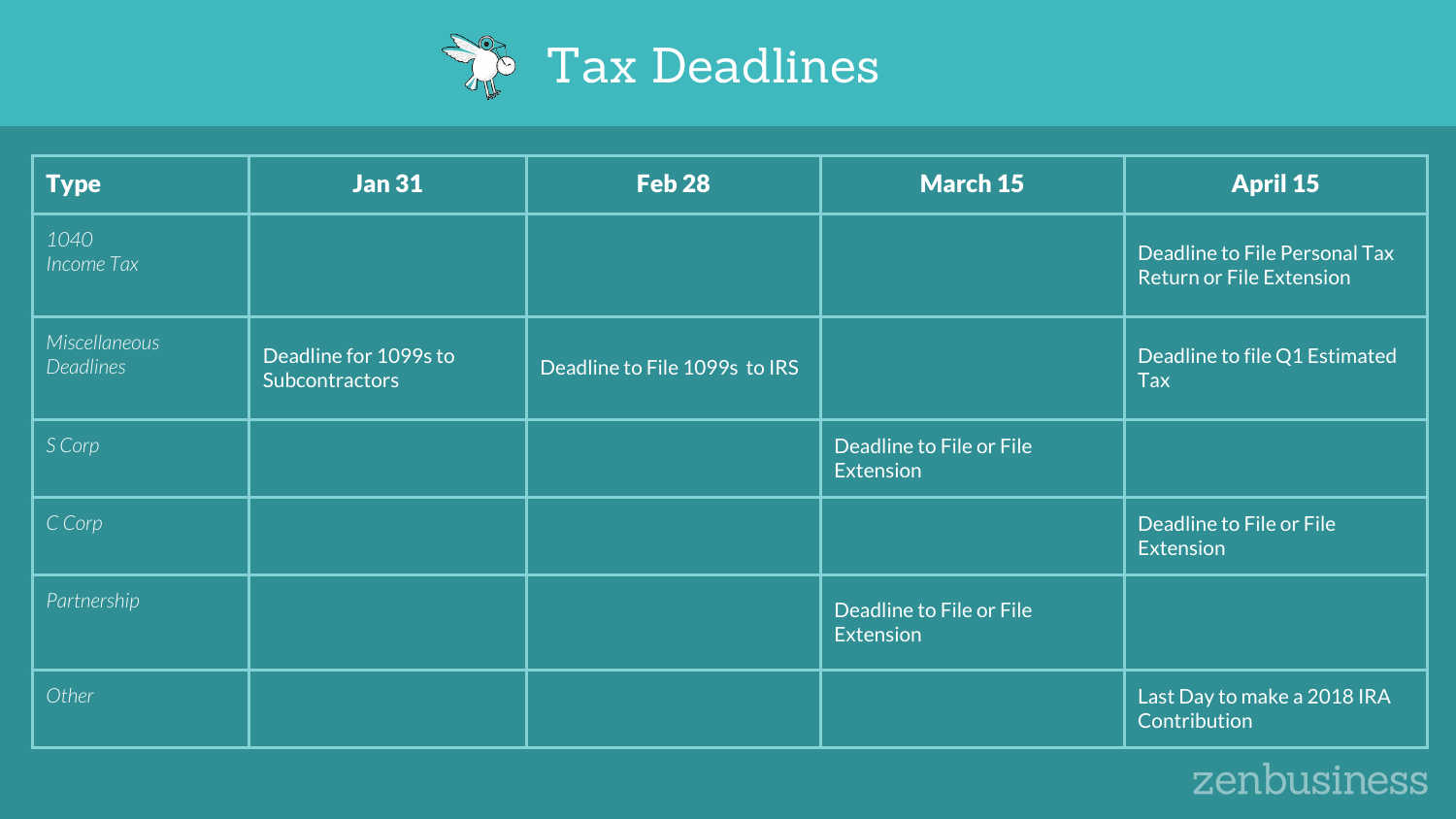# Tax Planning Considerations











Run Payroll through Gusto and start withholding to prevent penalties and interest



Process Payroll and Include Health Insurance



**Proprietary and Confidential**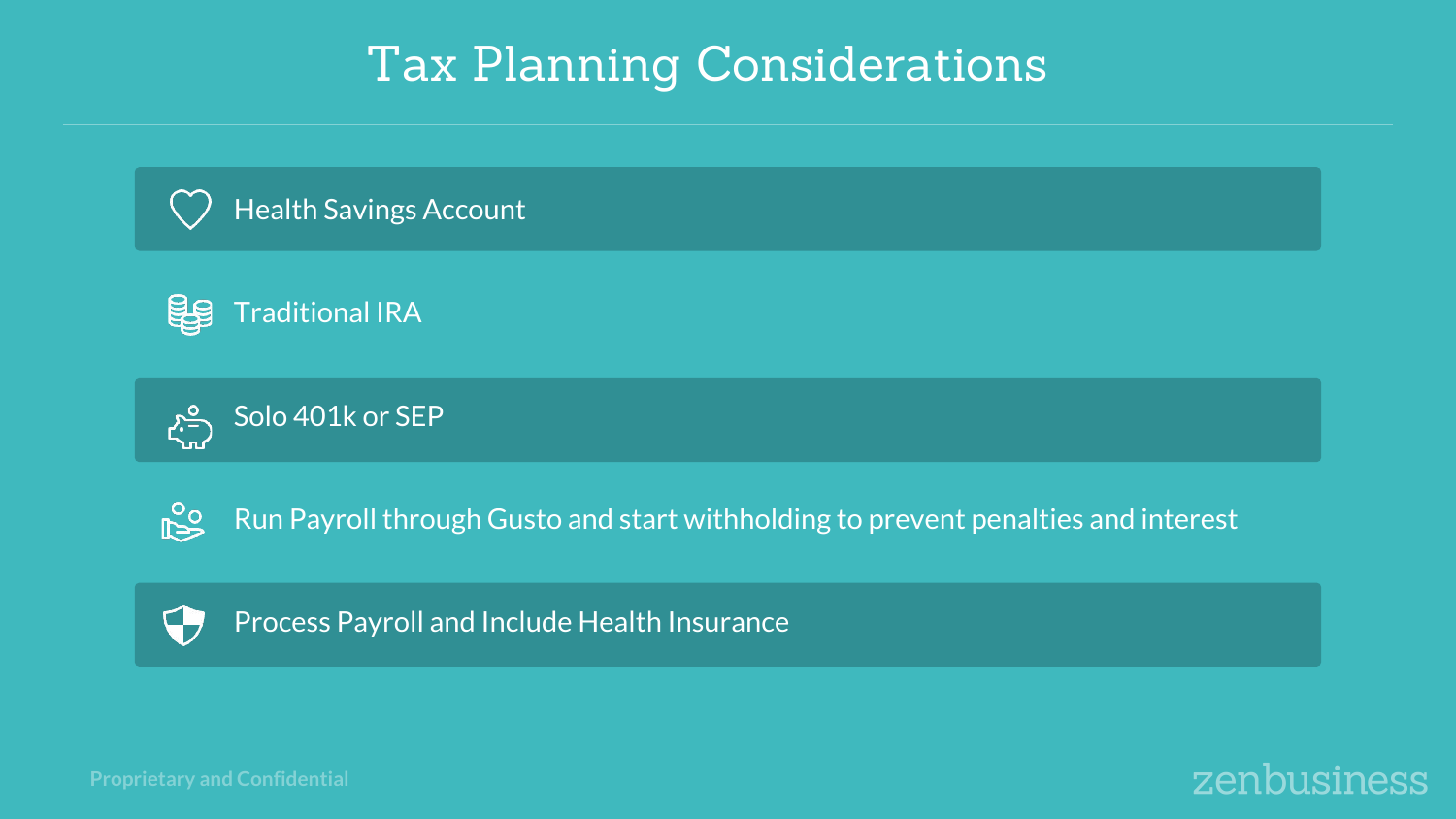# Q&A - Please Ask Away



zenbusiness